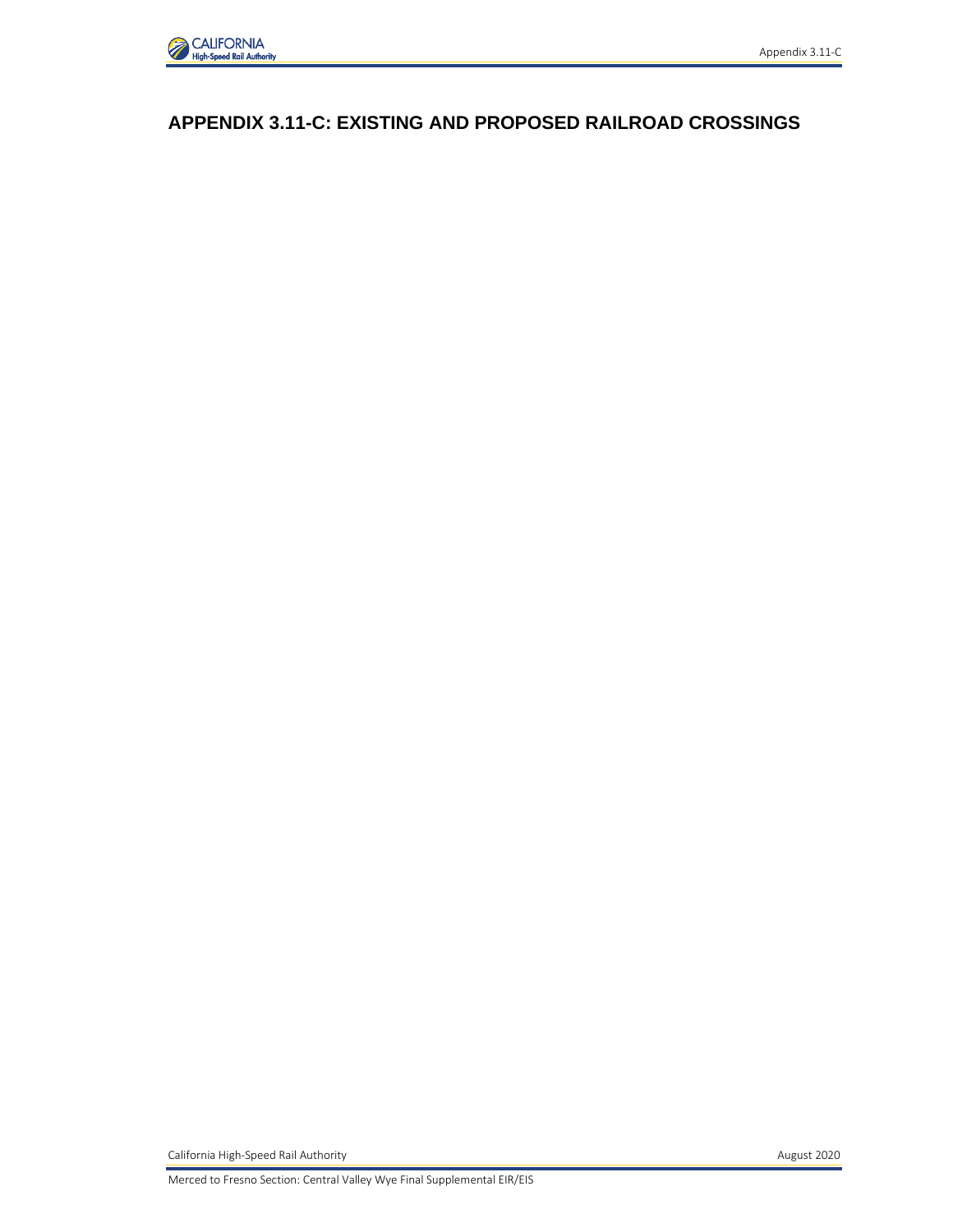

# **APPENDIX 3.11-C: EXISTING AND PROPOSED RAILROAD CROSSINGS**

All proposed crossings include the following:

| <b>HSR Alignment</b> | Proposed Grade of the HSR Track Alignment or Corridor                                 |
|----------------------|---------------------------------------------------------------------------------------|
| HSR at-grade         | HSR track on the surface (on embankment, at-grade, ground level)                      |
| HSR below grade      | HSR track below the surface (below grade, trenched, retained cut, etc.)               |
| HSR above grade      | HSR track above the surface (above grade, rail bridge, aerial structure, etc.)        |
|                      |                                                                                       |
| <b>Road Realign</b>  | Proposed roadway realignment or construction in the vicinity of the at-grade crossing |
| None                 | No significant roadway realignment or construction                                    |
| Minor                | Minor reconstruction of local roadways                                                |

HSR = high-speed rail

Where the Central Valley Wye alternatives are within 0.5 mile of an existing highway–railroad crossing the following information is included:

| <b>RR Xing Type</b>          | Proposed Grade of the HSR Track Alignment or Corridor                                                                                       |
|------------------------------|---------------------------------------------------------------------------------------------------------------------------------------------|
| <b>Existing RR Xing Type</b> | Existing highway-railroad crossings                                                                                                         |
| At-grade                     | Currently roadway crosses the railroad at-grade                                                                                             |
| Road above                   | Currently roadway above railroad                                                                                                            |
| Road below                   | Currently roadway below railroad                                                                                                            |
| <b>RR Xing Change</b>        | Proposed physical change to the highway-railroad crossing                                                                                   |
| No change                    | Railroad crossing and immediate vicinity would NOT be physically affected                                                                   |
| Close                        | Railroad crossing would be eliminated                                                                                                       |
| Changes                      | Railroad crossing would remain with physical modification, including the addition of RR or<br>HSR at an existing railroad grade separation. |
| Proposed RR Xing Type        | Proposed grade of the HSR track alignment or corridor                                                                                       |
| At-grade                     | Roadway crosses the railroad at-grade                                                                                                       |
| Road above                   | Roadway above railroad                                                                                                                      |
| Road below                   | Roadway below railroad                                                                                                                      |

RR Xing = railroad crossing

HSR = high-speed rail

California High-Speed Rail Authority **August 2020 August 2020**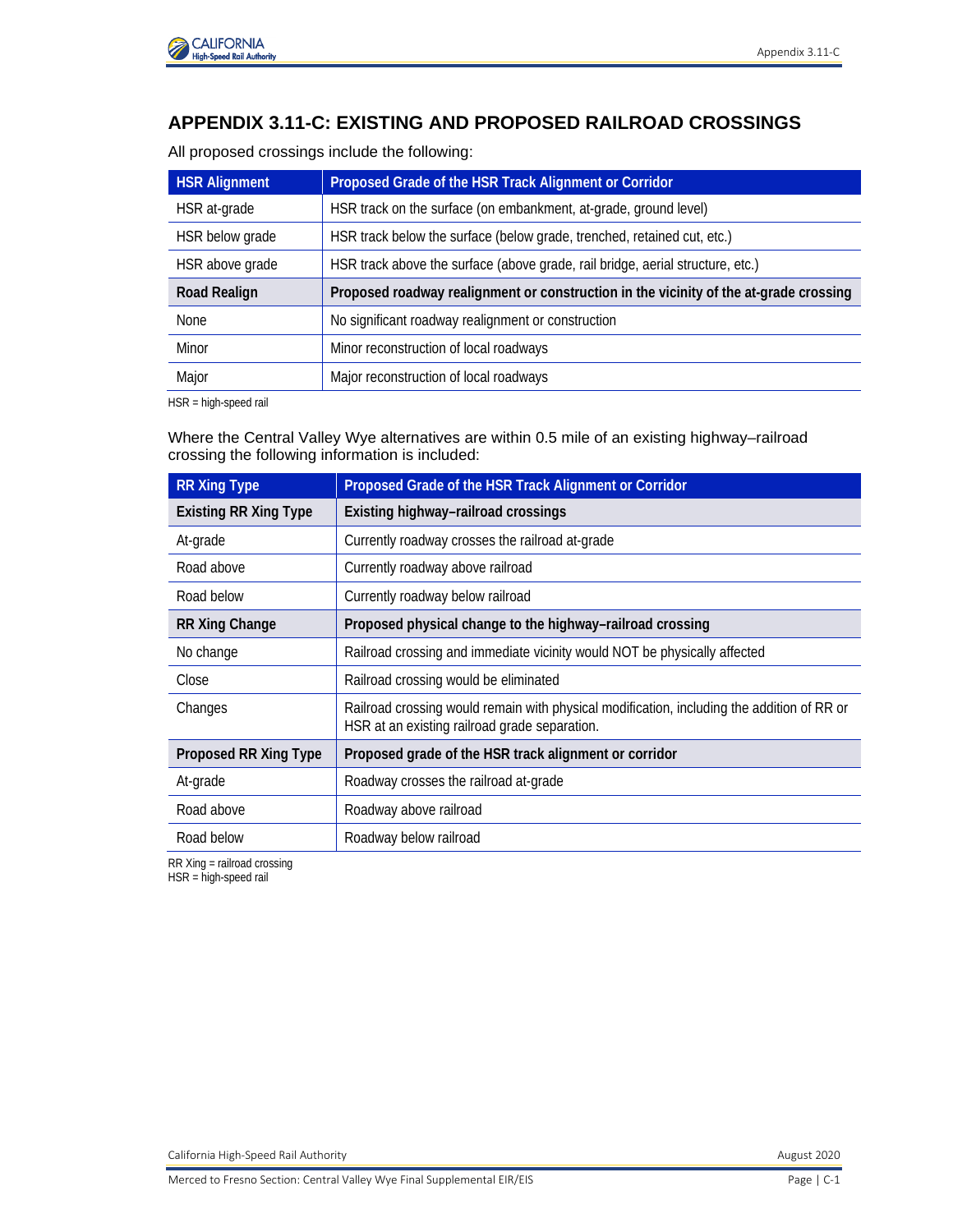

## **RAILROAD AND PUBLIC ROAD CROSSINGS**

#### **Table 1 Proposed High-Speed Rail Crossings of Existing Railroads**

| No. | <b>Alternative</b>                     | Approx. HSR<br><b>Station</b> | <b>RR</b>   | Approx.<br><b>RR MP</b> | Prop. HSR<br>Grade | Prop. HSR RR<br>Xing | City           | County |
|-----|----------------------------------------|-------------------------------|-------------|-------------------------|--------------------|----------------------|----------------|--------|
|     | SR 152 (North) to Road 13 Wye-SJ-F leg | 6718+00                       | <b>UPRR</b> | 172.1                   | Above              | Over RR              | Unincorporated | Madera |
|     | SR 152 (North) to Road 19 Wye-SJ-F leg | 6716+00                       | <b>UPRR</b> | 172.0                   | Above              | Over RR              | Unincorporated | Madera |
|     | SR 152 (North) to Road 19 Wye-SJ-M leg | $36702 + 00$                  | <b>UPRR</b> | 171.5                   | Above              | Over RR              | Unincorporated | Madera |
| 4   | SR 152 (North) to Road 19 Wye-M-F leg  | 15426+00                      | <b>UPRR</b> | 163.0                   | Above              | Over RR              | Unincorporated | Merced |
| 5   | Avenue 21 to Road 13 Wye-SJ-F leg      | 6849+00                       | UPRR        | 177.0                   | Above              | Over RR              | Unincorporated | Madera |
| 6   | SR 152 (North) to Road 11 Wye-SJ-F leg | 6718+00                       | UPRR        | 172.1                   | Above              | Over RR              | Unincorporated | Madera |

*Source: FRA, 2013*

HSR = high-speed rail

RR = railroad

MP = milepost

Approx. = Approximate Prop. = Proposed

Xing = crossing

SR = State Route

SJ-F = San Jose to Fresno

SJ-M = San Jose to Merced

M-F = Merced to Fresno

UPRR = Union Pacific Railroad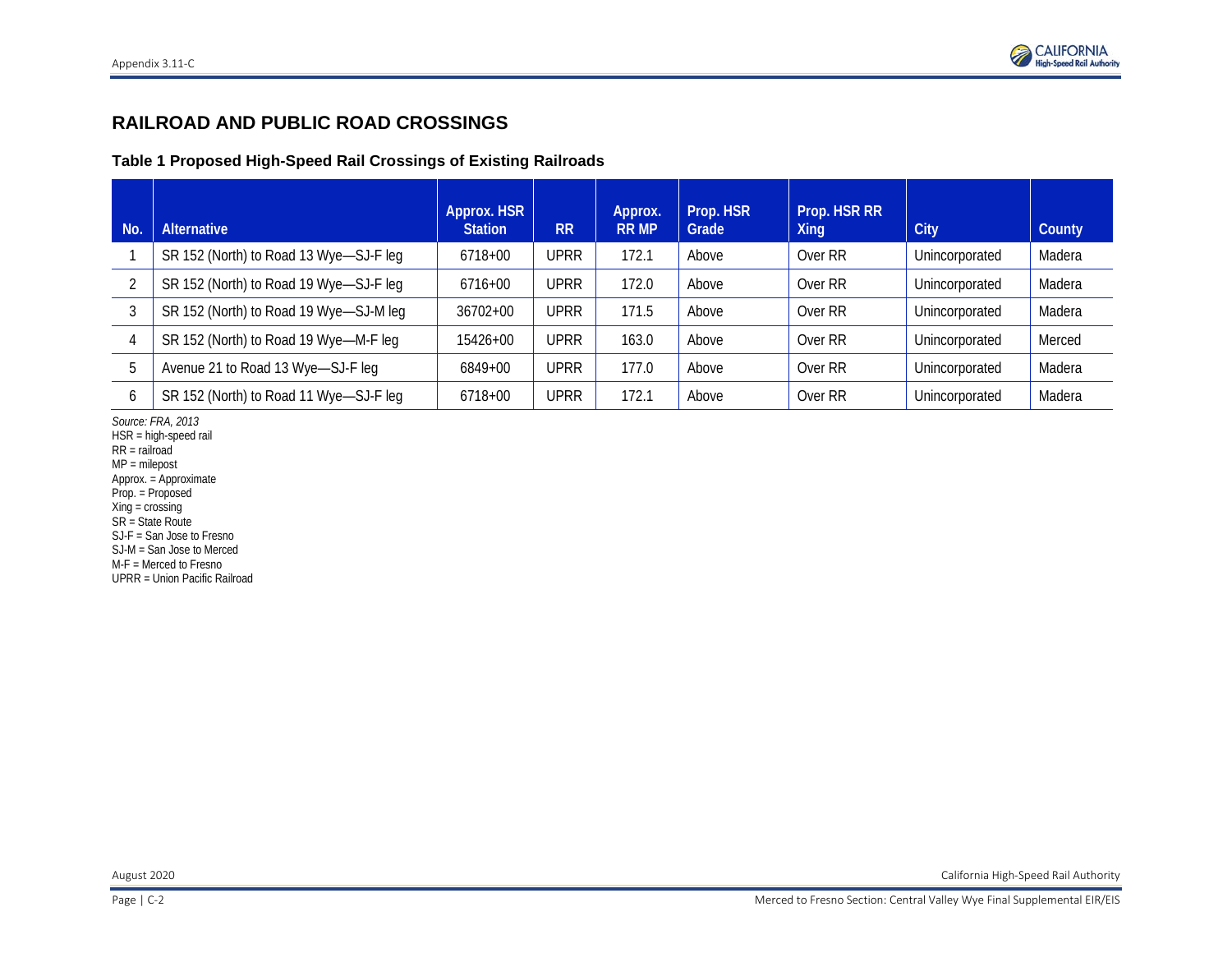#### **Table 2 Proposed Public Road Crossings of High-Speed Rail**

| No.             | <b>Alternative</b>                                                                                                                                            | Approx. HSR<br><b>Station</b>              | <b>Road Xing</b><br><b>HSR</b> | Road<br><b>Realign</b> | <b>Road</b><br>Network/<br><b>Flow</b><br>Changes | Prop.<br><b>HSR</b><br>Grade | Prop.<br><b>HSR</b><br><b>Xing</b><br>Road | <b>City</b>    | County            |
|-----------------|---------------------------------------------------------------------------------------------------------------------------------------------------------------|--------------------------------------------|--------------------------------|------------------------|---------------------------------------------------|------------------------------|--------------------------------------------|----------------|-------------------|
|                 | SR 152 (North) to Road 13 Wye-SJ-F leg<br>SR 152 (North) to Road 19 Wye-SJ-F leg<br>Avenue 21 to Rd 13 Wye-SJ-F leg<br>SR 152 (North) to Road 11 Wye-SJ-F leg | 5573+00<br>$5573+00$<br>5578+00<br>5573+00 | Indiana Road                   | Minor                  | None                                              | At                           | Above                                      | Unincorporated | Merced            |
| $\overline{2}$  | SR 152 (North) to Road 13 Wye-SJ-F leg<br>SR 152 (North) to Road 19 Wye-SJ-F leg<br>SR 152 (North) to Road 11 Wye-SJ-F leg                                    | $5657+00$                                  | Willis Road                    | None                   | None                                              | Above                        | Below                                      | Unincorporated | Merced            |
| $\overline{3}$  | SR 152 (North) to Road 13 Wye-SJ-F leg<br>SR 152 (North) to Road 19 Wye-SJ-F leg<br>SR 152 (North) to Road 11 Wye-SJ-F leg                                    | $5724 + 00$                                | Harmon Road                    | None                   | None                                              | Above                        | <b>Below</b>                               | Unincorporated | Merced            |
| $\overline{4}$  | SR 152 (North) to Road 13 Wye-SJ-F leg<br>SR 152 (North) to Road 19 Wye-SJ-F leg<br>SR 152 (North) to Road 11<br>Wye-SJ-F leg                                 | 5891+00                                    | SR 59                          | Major                  | Minor                                             | At                           | Above                                      | Unincorporated | Merced/<br>Madera |
| 5               | SR 152 (North) to Road 13 Wye-SJ-F leg<br>SR 152 (North) to Road 19 Wye-SJ-F leg<br>SR 152 (North) to Road 11 Wye-SJ-F leg                                    | $5946 + 40$                                | Road 4/<br>Lincoln Road        | Minor                  | Minor                                             | At                           | Above                                      | Unincorporated | Madera            |
| 6               | SR 152 (North) to Road 13 Wye-SJ-F leg<br>SR 152 (North) to Road 19 Wye-SJ-F leg<br>SR 152 (North) to Road 11 Wye-SJ-F leg                                    | $6211 + 00$                                | <b>Hemlock</b><br>Road/Road 9  | Minor                  | Minor                                             | At                           | Above<br>Above<br><b>Below</b>             | Unincorporated | Madera            |
| $7\overline{ }$ | SR 152 (North) to Road 13 Wye-SJ-F leg<br>SR 152 (North) to Road 19 Wye-SJ-F leg<br>SR 152 (North) to Road 11 Wye-SJ-F leg                                    | 6368+25                                    | Road 12                        | Minor                  | Minor                                             | Above                        | <b>Below</b>                               | Unincorporated | Madera            |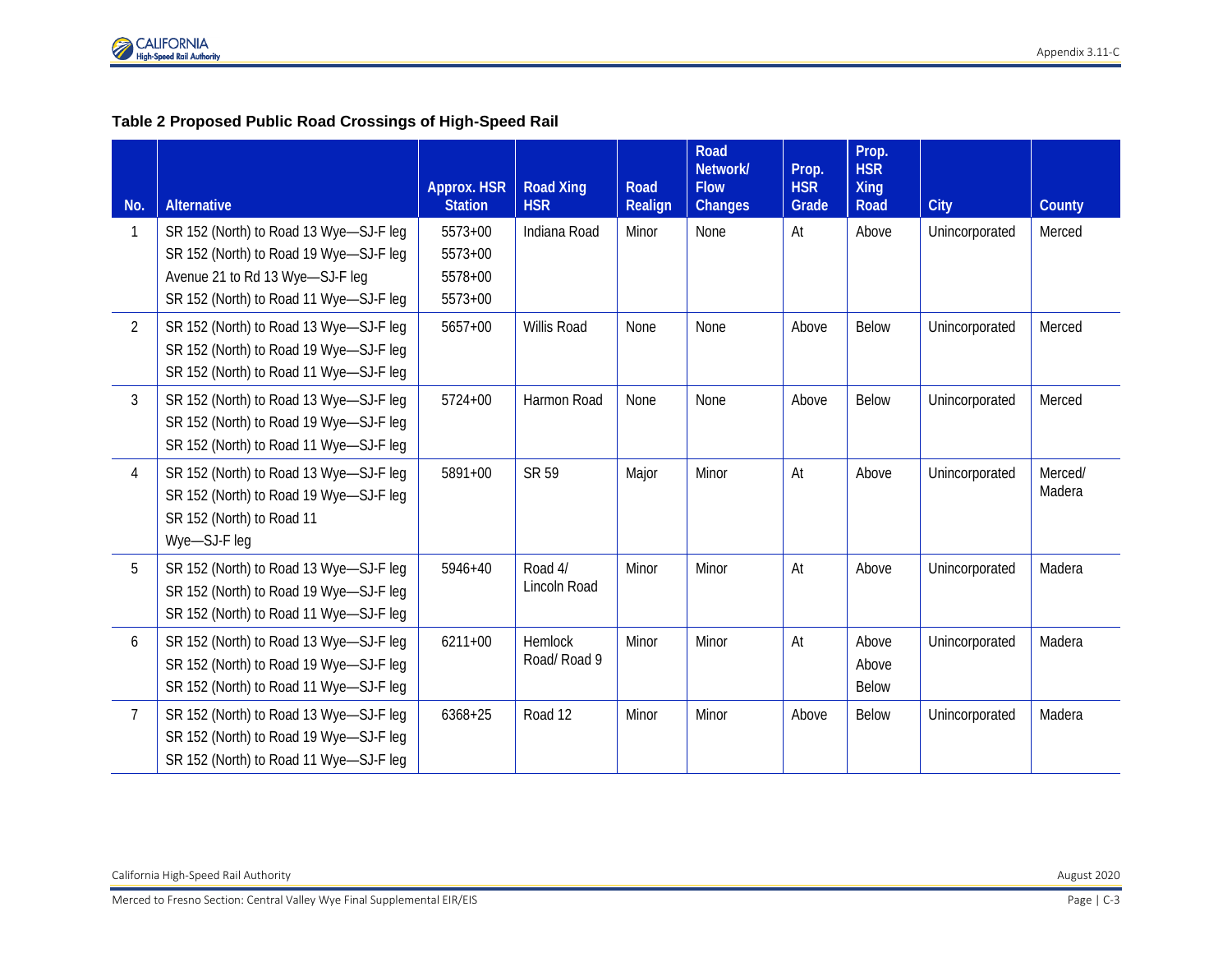| No. | <b>Alternative</b>                                                                                                         | <b>Approx. HSR</b><br><b>Station</b>  | <b>Road Xing</b><br><b>HSR</b>    | Road<br>Realign        | Road<br>Network/<br><b>Flow</b><br><b>Changes</b> | Prop.<br><b>HSR</b><br>Grade | Prop.<br><b>HSR</b><br><b>Xing</b><br>Road | <b>City</b>    | County |
|-----|----------------------------------------------------------------------------------------------------------------------------|---------------------------------------|-----------------------------------|------------------------|---------------------------------------------------|------------------------------|--------------------------------------------|----------------|--------|
| 8   | SR 152 (North) to Road 13 Wye-SJ-F leg<br>SR 152 (North) to Road 19 Wye-SJ-F leg<br>SR 152 (North) to Road 11 Wye-SJ-F leg | $6462 + 00$                           | SR 233/<br>Robertson<br>Boulevard | Major                  | Minor                                             | At                           | Above                                      | Unincorporated | Madera |
| 9   | SR 152 (North) to Road 13 Wye-SJ-F leg<br>SR 152 (North) to Road 19 Wye-SJ-F leg<br>SR 152 (North) to Road 11 Wye-SJ-F leg | 6578+50                               | Road 16                           | Major                  | Minor                                             | Above                        | Below                                      | Unincorporated | Madera |
| 10  | SR 152 (North) to Road 13 Wye-SJ-F leg<br>SR 152 (North) to Road 19 Wye-SJ-F leg<br>SR 152 (North) to Road 11 Wye-SJ-F leg | 6658+00                               | Road 17 1/2                       | Minor                  | Minor                                             | At                           | Above                                      | Chowchilla     | Madera |
| 11  | SR 152 (North) to Road 13 Wye-SJ-F leg<br>SR 152 (North) to Road 19 Wye-SJ-F leg<br>SR 152 (North) to Road 11 Wye-SJ-F leg | $6710 + 00$<br>6709+50<br>6710+00     | SR 99                             | None                   | None                                              | Above                        | Below                                      | Unincorporated | Madera |
| 12  | SR 152 (North) to Road 13 Wye-SJ-F leg<br>SR 152 (North) to Road 19 Wye-SJ-F leg<br>SR 152 (North) to Road 11 Wye-SJ-F leg | 6719+00<br>$6717 + 00$<br>6719+00     | Fairmead<br>Boulevard             | Minor<br>None<br>Minor | None                                              | Above                        | Below                                      | Fairmead       | Madera |
| 13  | SR 152 (North) to Road 19 Wye-SJ-F leg                                                                                     | 6719+50                               | Arc Drive                         | None                   | None                                              | Above                        | Below                                      | Fairmead       | Madera |
| 14  | SR 152 (North) to Road 13 Wye-SJ-F leg<br>SR 152 (North) to Road 19 Wye-SJ-F leg<br>SR 152 (North) to Road 11 Wye-SJ-F leg | $6724 + 25$<br>6724+50<br>$6724 + 25$ | Road 18 3/4                       | None                   | None                                              | Above                        | Below                                      | Fairmead       | Madera |
| 15  | SR 152 (North) to Road 13 Wye-SJ-F leg<br>SR 152 (North) to Road 19 Wye-SJ-F leg<br>SR 152 (North) to Road 11 Wye-SJ-F leg | $6791 + 00$<br>6792+00<br>6791+00     | Road 20                           | Minor                  | Minor                                             | At                           | Above                                      | Unincorporated | Madera |
| 16  | SR 152 (North) to Road 13 Wye-SJ-F leg<br>SR 152 (North) to Road 19 Wye-SJ-F leg<br>SR 152 (North) to Road 11 Wye-SJ-F leg | 6905+00<br>6906+00<br>6905+00         | Road 22                           | Minor                  | None                                              | At                           | Above                                      | Unincorporated | Madera |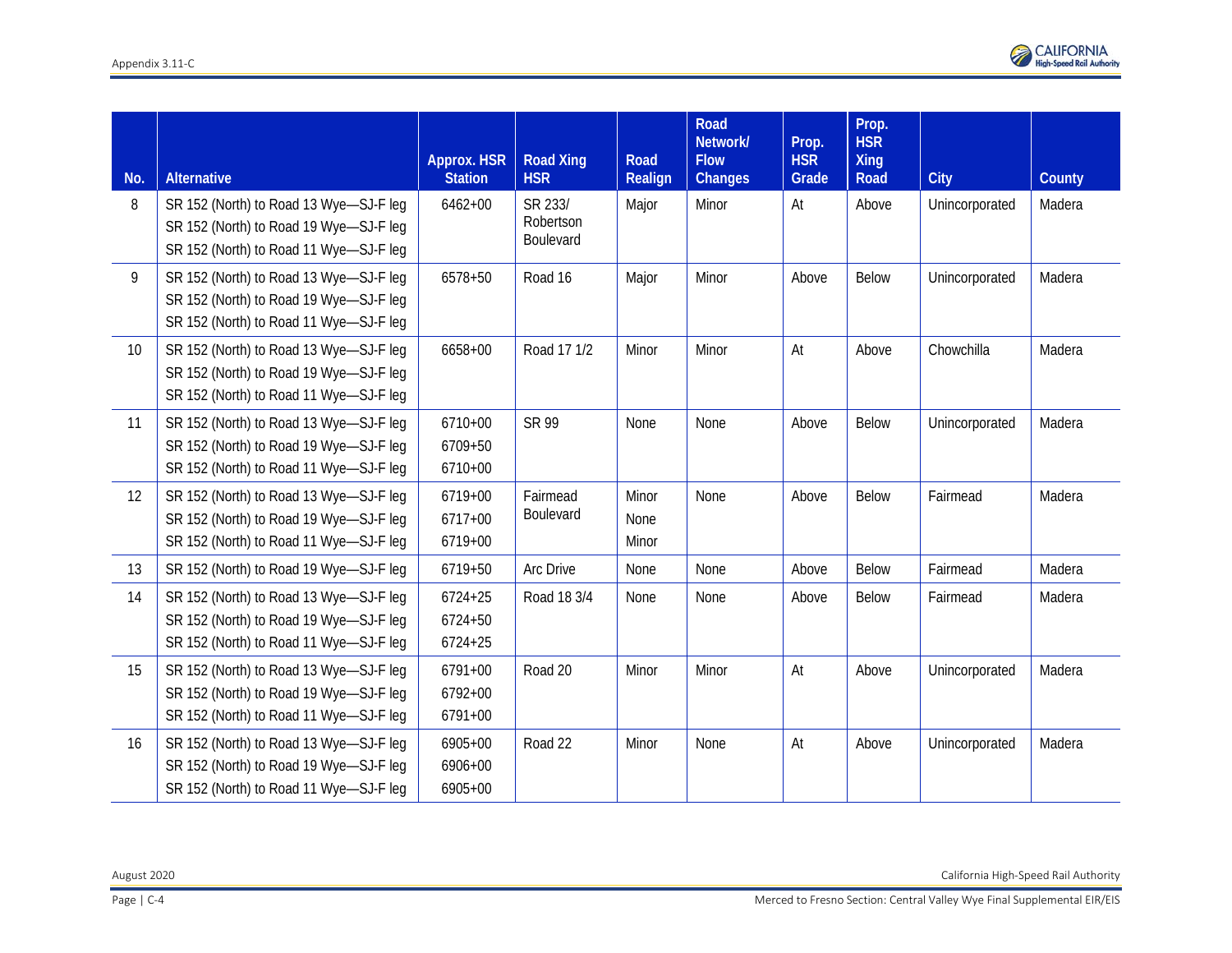|     |                                                                                                                            | Approx. HSR    | <b>Road Xing</b>                  | <b>Road</b> | Road<br>Network/<br><b>Flow</b> | Prop.<br><b>HSR</b> | Prop.<br><b>HSR</b><br><b>Xing</b> |                |        |
|-----|----------------------------------------------------------------------------------------------------------------------------|----------------|-----------------------------------|-------------|---------------------------------|---------------------|------------------------------------|----------------|--------|
| No. | <b>Alternative</b>                                                                                                         | <b>Station</b> | <b>HSR</b>                        | Realign     | Changes                         | Grade               | <b>Road</b>                        | City           | County |
| 17  | SR 152 (North) to Road 13 Wye-SJ-F leg<br>SR 152 (North) to Road 19 Wye-SJ-F leg<br>SR 152 (North) to Road 11 Wye-SJ-F leg | 7058+00        | Avenue 20 1/2                     | Minor       | None                            | At                  | Above                              | Unincorporated | Madera |
| 18  | SR 152 (North) to Road 13 Wye-M-F leg                                                                                      | 15080+00       | SR 233/<br>Robertson<br>Boulevard | None        | None                            | Above               | Below                              | Unincorporated | Madera |
| 19  | SR 152 (North) to Road 13 Wye-M-F leg                                                                                      | 15096+75       | <b>Avenue 23 1/2</b>              | None        | None                            | Above               | Below                              | Unincorporated | Madera |
| 20  | SR 152 (North) to Road 13 Wye-M-F leg                                                                                      | 15186+50       | Avenue 25                         | Minor       | Minor                           | Above               | <b>Below</b>                       | Unincorporated | Madera |
| 21  | SR 152 (North) to Road 13 Wye-M-F leg                                                                                      | 15214+00       | Avenue 25 1/2                     | None        | None                            | Above               | <b>Below</b>                       | Unincorporated | Madera |
| 22  | SR 152 (North) to Road 13 Wye-M-F leg                                                                                      | 15266+00       | Avenue 26 1/2                     | None        | None                            | Above               | Below                              | Unincorporated | Madera |
| 23  | SR 152 (North) to Road 13 Wye-M-F leg                                                                                      | 15311+00       | Road 13                           | Minor       | None                            | Above               | <b>Below</b>                       | Unincorporated | Madera |
| 24  | SR 152 (North) to Road 13 Wye-M-F leg<br>Avenue 21 to Road 13 Wye-M-F leg                                                  | 15475+00       | Sandy Mush<br>Road                | Minor       | None                            | Below               | Above                              | Unincorporated | Merced |
| 25  | SR 152 (North) to Road 13 Wye-SJ-M leg                                                                                     | 36370+00       | Road 12                           | Minor       | None                            | Above               | Below                              | Unincorporated | Madera |
| 26  | SR 152 (North) to Road 13 Wye-SJ-M leg                                                                                     | $36393+00$     | Avenue 23 1/2                     | Minor       | Minor                           | At                  | Above                              | Unincorporated | Madera |
| 27  | SR 152 (North) to Road 19 Wye-M-F leg                                                                                      | 14833+00       | Avenue 23 1/2                     | None        | None                            | Above               | <b>Below</b>                       | Unincorporated | Madera |
| 28  | SR 152 (North) to Road 19 Wye-M-F leg                                                                                      | 14863+50       | Avenue 24                         | None        | None                            | Above               | <b>Below</b>                       | Unincorporated | Madera |
| 29  | SR 152 (North) to Road 19 Wye-M-F leg                                                                                      | 14970+00       | Avenue 26                         | None        | None                            | Above               | <b>Below</b>                       | Unincorporated | Madera |
| 30  | SR 152 (North) to Road 19 Wye-M-F leg                                                                                      | 15033+00       | Road 19                           | Minor       | Minor                           | Above               | <b>Below</b>                       | Unincorporated | Madera |
| 31  | SR 152 (North) to Road 19 Wye-M-F leg                                                                                      | 15280+00       | Road 15/<br>Minturn Road          | Minor       | Minor                           | At                  | Above                              | Unincorporated | Merced |
| 32  | SR 152 (North) to Road 19 Wye-M-F leg                                                                                      | 15388+50       | <b>SR 99</b>                      | Minor       | None                            | <b>Below</b>        | Above                              | Unincorporated | Merced |
| 33  | SR 152 (North) to Road 19 Wye-M-F leg                                                                                      | 15420+00       | Frontage Road                     | Minor       | None                            | <b>Below</b>        | Above                              | Unincorporated | Merced |
| 34  | SR 152 (North) to Road 19 Wye-M-F leg                                                                                      | 15466+00       | Sandy Mush<br>Road                | Minor       | None                            | <b>Below</b>        | Above                              | Unincorporated | Merced |

California High-Speed Rail Authority August 2020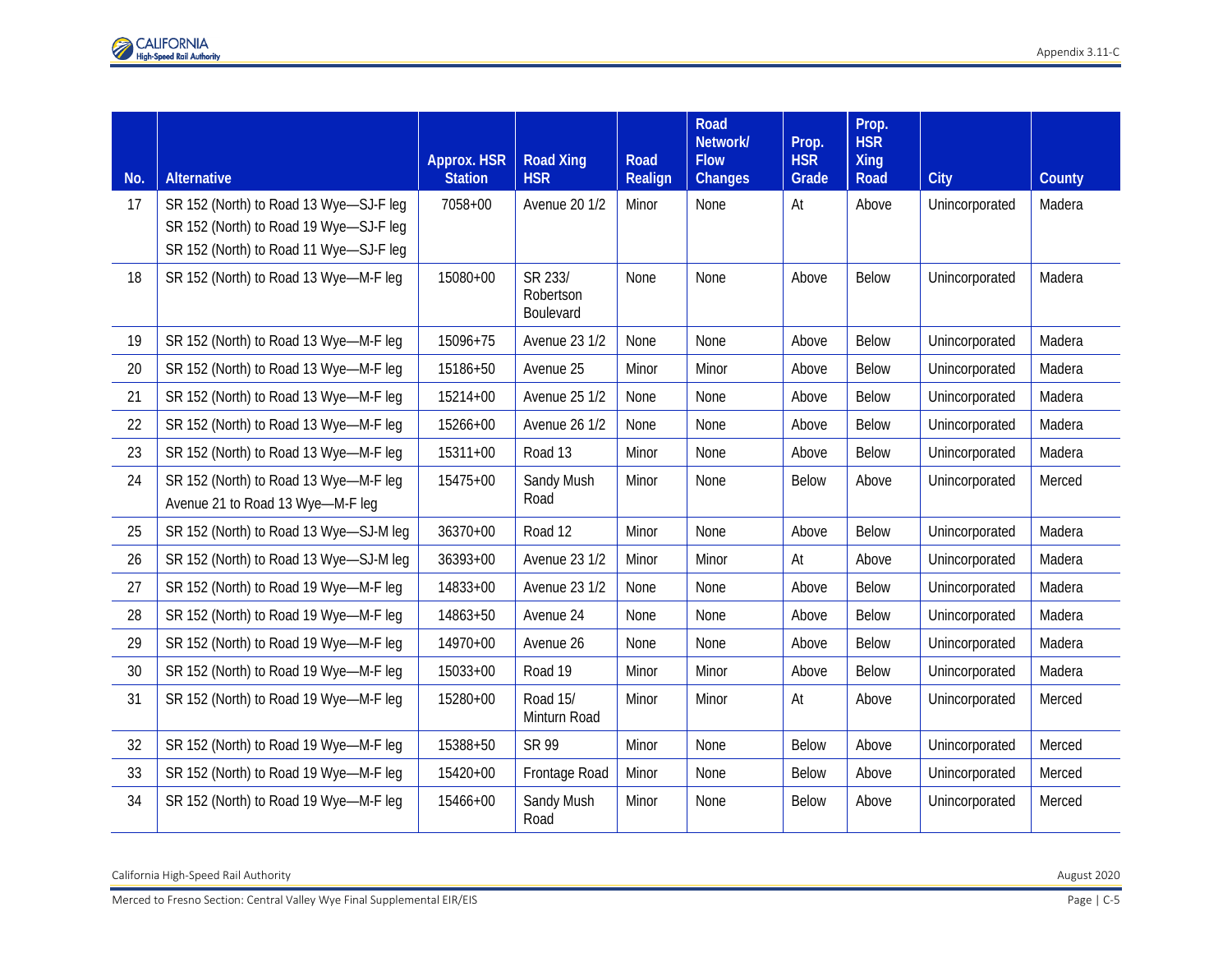|     | <b>Alternative</b>                     | <b>Approx. HSR</b>         | <b>Road Xing</b>                      | Road             | Road<br>Network/<br><b>Flow</b> | Prop.<br><b>HSR</b> | Prop.<br><b>HSR</b><br><b>Xing</b> |                |                  |
|-----|----------------------------------------|----------------------------|---------------------------------------|------------------|---------------------------------|---------------------|------------------------------------|----------------|------------------|
| No. |                                        | <b>Station</b><br>36658+50 | <b>HSR</b><br>Road 17 1/2             | Realign<br>Minor | <b>Changes</b>                  | Grade               | Road<br>Below                      | City           | County<br>Madera |
| 35  | SR 152 (North) to Road 19 Wye-SJ-M leg |                            |                                       |                  | None                            | Above               |                                    | Unincorporated |                  |
| 36  | SR 152 (North) to Road 19 Wye-SJ-M leg | 36703+50                   | Chowchilla<br>Boulevard               | None             | None                            | Above               | <b>Below</b>                       | Unincorporated | Madera           |
| 37  | SR 152 (North) to Road 19 Wye-SJ-M leg | 36709+50                   | SR 99                                 | None             | None                            | Above               | Below                              | Unincorporated | Madera           |
| 38  | SR 152 (North) to Road 19 Wye-SJ-M leg | $36712+00$                 | Fairmead<br>Boulevard                 | None             | None                            | Above               | <b>Below</b>                       | Unincorporated | Madera           |
| 39  | SR 152 (North) to Road 19 Wye-SJ-M leg | $36738+00$                 | Avenue 24                             | None             | None                            | Above               | Below                              | Unincorporated | Madera           |
| 40  | Avenue 21 to Rd 13 Wye-SJ-F leg        | 5766+00                    | <b>SR 152</b>                         | None             | None                            | Above               | Below                              | Unincorporated | Merced           |
| 41  | Avenue 21 to Rd 13 Wye-SJ-F leg        | 5805+00                    | Flanagan<br>Road                      | None             | None                            | Above               | <b>Below</b>                       | Unincorporated | Merced           |
| 42  | Avenue 21 to Rd 13 Wye-SJ-F leg        | 5969+00                    | Road 4/<br>Lincoln Road               | Minor            | Minor                           | At                  | Above                              | Unincorporated | Madera           |
| 43  | Avenue 21 to Rd 13 Wye-SJ-F leg        | $6126 + 00$                | Road 7/<br>Juniper Road               | None             | None                            | Above               | Below                              | Unincorporated | Madera           |
| 44  | Avenue 21 to Rd 13 Wye-SJ-F leg        | $6233+00$                  | Road 9/<br><b>Hemlock Road</b>        | Minor            | Minor                           | At                  | Above                              | Unincorporated | Madera           |
| 45  | Avenue 21 to Rd 13 Wye-SJ-F leg        | 6410+00                    | Robertson<br>Boulevard                | Minor            | Minor                           | At                  | Above                              | Unincorporated | Madera           |
| 46  | Avenue 21 to Rd 13 Wye-SJ-F leg        | 6496+00                    | Road 14                               | None             | None                            | Above               | Below                              | Unincorporated | Madera           |
| 47  | Avenue 21 to Rd 13 Wye-- SJ-F leg      | $6601 + 00$                | Road 16                               | Minor            | Minor                           | At                  | Above                              | Unincorporated | Madera           |
| 48  | Avenue 21 to Rd 13 Wye-SJ-F leg        | 6760+00                    | Road 19                               | Minor            | Minor                           | At                  | Above                              | Unincorporated | Madera           |
| 49  | Avenue 21 to Rd 13 Wye-SJ-F leg        | 6812+00                    | Road 20                               | None             | None                            | Above               | <b>Below</b>                       | Unincorporated | Madera           |
| 50  | Avenue 21 to Rd 13 Wye-SJ-F leg        | 6845+00                    | Road 19/<br>Golden State<br>Boulevard | None             | None                            | Above               | <b>Below</b>                       | Unincorporated | Madera           |
| 51  | Avenue 21 to Rd 13 Wye-SJ-F leg        | 6847+00                    | SR 99                                 | None             | None                            | Above               | <b>Below</b>                       | Unincorporated | Madera           |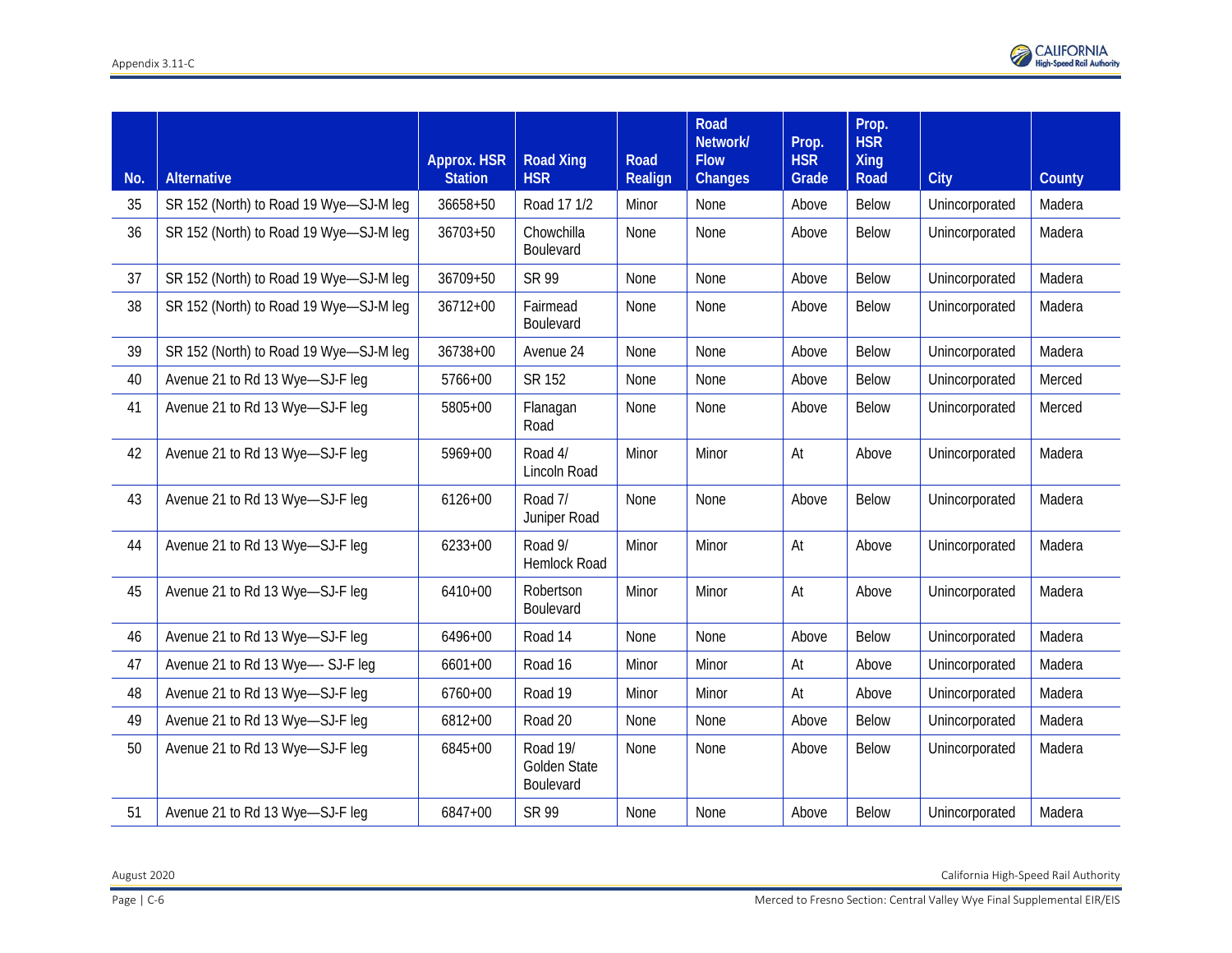| No. | <b>Alternative</b>                    | <b>Approx. HSR</b><br><b>Station</b> | <b>Road Xing</b><br><b>HSR</b> | <b>Road</b><br>Realign | Road<br>Network/<br><b>Flow</b><br>Changes | Prop.<br><b>HSR</b><br>Grade | Prop.<br><b>HSR</b><br><b>Xing</b><br>Road | <b>City</b>    | County            |
|-----|---------------------------------------|--------------------------------------|--------------------------------|------------------------|--------------------------------------------|------------------------------|--------------------------------------------|----------------|-------------------|
| 52  | Avenue 21 to Rd 13 Wye-SJ-F leg       | 6850+00                              | Fairmead<br>Boulevard          | Minor                  | None                                       | Above                        | <b>Below</b>                               | Unincorporated | Madera            |
| 53  | Avenue 21 to Rd 13 Wye-SJ-F leg       | 6918+00                              | Road 22                        | Minor                  | Minor                                      | At                           | Above                                      | Unincorporated | Madera            |
| 54  | Avenue 21 to Rd 13 Wye-SJ-F leg       | 7007+00                              | <b>Avenue 20 1/2</b>           | Minor                  | None                                       | At                           | Above                                      | Unincorporated | Madera            |
| 55  | Avenue 21 to Rd 13 Wye-M-F leg        | 14971+00                             | Road 14                        | Minor                  | None                                       | Above                        | Below                                      | Unincorporated | Madera            |
| 56  | Avenue 21 to Rd 13 Wye-M-F leg        | 14991+00                             | <b>Avenue 21 1/2</b>           | Minor                  | None                                       | At                           | Above                                      | Unincorporated | Madera            |
| 57  | Avenue 21 to Rd 13 Wye--- M-F leg     | 15037+00                             | Robertson<br>Boulevard         | None                   | None                                       | Above                        | Below                                      | Unincorporated | Madera            |
| 58  | Avenue 21 to Rd 13 Wye-M-F leg        | 15054+00                             | <b>Avenue 22 1/2</b>           | None                   | None                                       | Above                        | Below                                      | Unincorporated | Madera            |
| 59  | Avenue 21 to Rd 13 Wye-M-F leg        | 15080+00                             | SR 152/<br>Avenue 23           | None                   | None                                       | Above                        | Below                                      | Unincorporated | Madera            |
| 60  | Avenue 21 to Rd 13 Wye-M-F leg        | 15187+00                             | Avenue 25                      | Minor                  | None                                       | Above                        | Below                                      | Unincorporated | Madera            |
| 61  | Avenue 21 to Rd 13 Wye-M-F leg        | 15213+00                             | <b>Avenue 25 1/2</b>           | None                   | None                                       | Above                        | <b>Below</b>                               | Unincorporated | Madera            |
| 62  | Avenue 21 to Rd 13 Wye-M-F leg        | 15265+00                             | <b>Avenue 26 1/2</b>           | None                   | None                                       | Above                        | Below                                      | Unincorporated | Madera            |
| 63  | Avenue 21 to Rd 13 Wye-M-F leg        | 15310+00                             | Road 13                        | Minor                  | None                                       | Above                        | Below                                      | Unincorporated | Merced/<br>Madera |
| 64  | Avenue 21 to Rd 13 Wye-M-F leg        | 15475+00                             | Sandy Mush<br>Road             | Minor                  | None                                       | <b>Below</b>                 | Above                                      | Unincorporated | Merced            |
| 65  | Avenue 21 to Rd 13 Wye-SJ-M leg       | $36407 + 00$                         | <b>Avenue 21 1/2</b>           | Minor                  | Minor                                      | At                           | Above                                      | Unincorporated | Madera            |
| 66  | Avenue 21 to Rd 13 Wye-SJ-M leg       | 36478+00                             | <b>Avenue 22 1/2</b>           | None                   | None                                       | Above                        | Below                                      | Unincorporated | Madera            |
| 67  | SR 152 (North) to Road 11 Wye-M-F leg | $15121+00$                           | Road 12                        | Minor                  | Minor                                      | Above                        | Below                                      | Unincorporated | Madera            |
| 68  | SR 152 (North) to Road 11 Wye-M-F leg | 15138+00                             | <b>Avenue 23 1/2</b>           | None                   | None                                       | Above                        | <b>Below</b>                               | Unincorporated | Madera            |
| 69  | SR 152 (North) to Road 11 Wye-M-F leg | 15229+00                             | Avenue 25                      | None                   | None                                       | Above                        | Below                                      | Unincorporated | Madera            |
| 70  | SR 152 (North) to Road 11 Wye-M-F leg | 15282+00                             | Avenue 26                      | None                   | None                                       | Above                        | <b>Below</b>                               | Unincorporated | Madera            |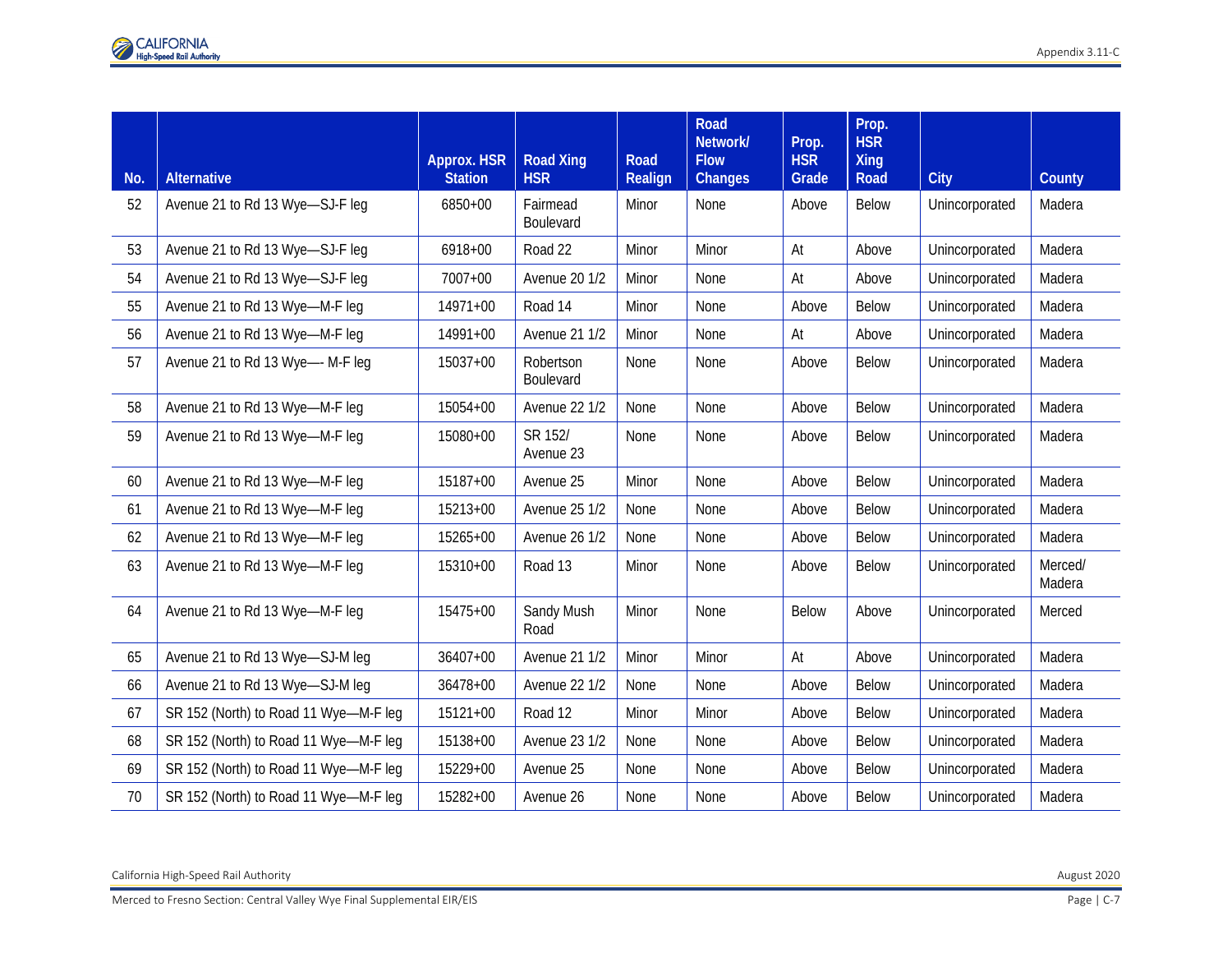| <b>No</b> | <b>Alternative</b>                     | Approx. HSR   Road Xing<br><b>Station</b> | <b>HSR</b>                | Road<br>Realign | Road<br>Network/<br><b>Flow</b><br>Changes | Prop.<br><b>HSR</b><br>Grade | Prop.<br><b>HSR</b><br>Xing<br>Road | City           | County |
|-----------|----------------------------------------|-------------------------------------------|---------------------------|-----------------|--------------------------------------------|------------------------------|-------------------------------------|----------------|--------|
|           | SR 152 (North) to Road 11 Wye-M-F leg  | 15495+00                                  | <b>Sandy Mush</b><br>Road | None            | <b>None</b>                                | Above                        | Below                               | Unincorporated | Merced |
| 72        | SR 152 (North) to Road 11 Wye-SJ-M leg | 36274+00                                  | Avenue 23 1/2             | Minor           | Minor                                      | At                           | Above                               | Unincorporated | Madera |

*Source: List based on Draft 15 percent engineering plans.*

Approx. = Approximate

HSR = high-speed rail

RR = railroad

Xing = crossing

Prop. = Proposed

SR = State Route

SJ-F = San Jose to Fresno

SJ-M = San Jose to Merced

M-F = Merced to Fresno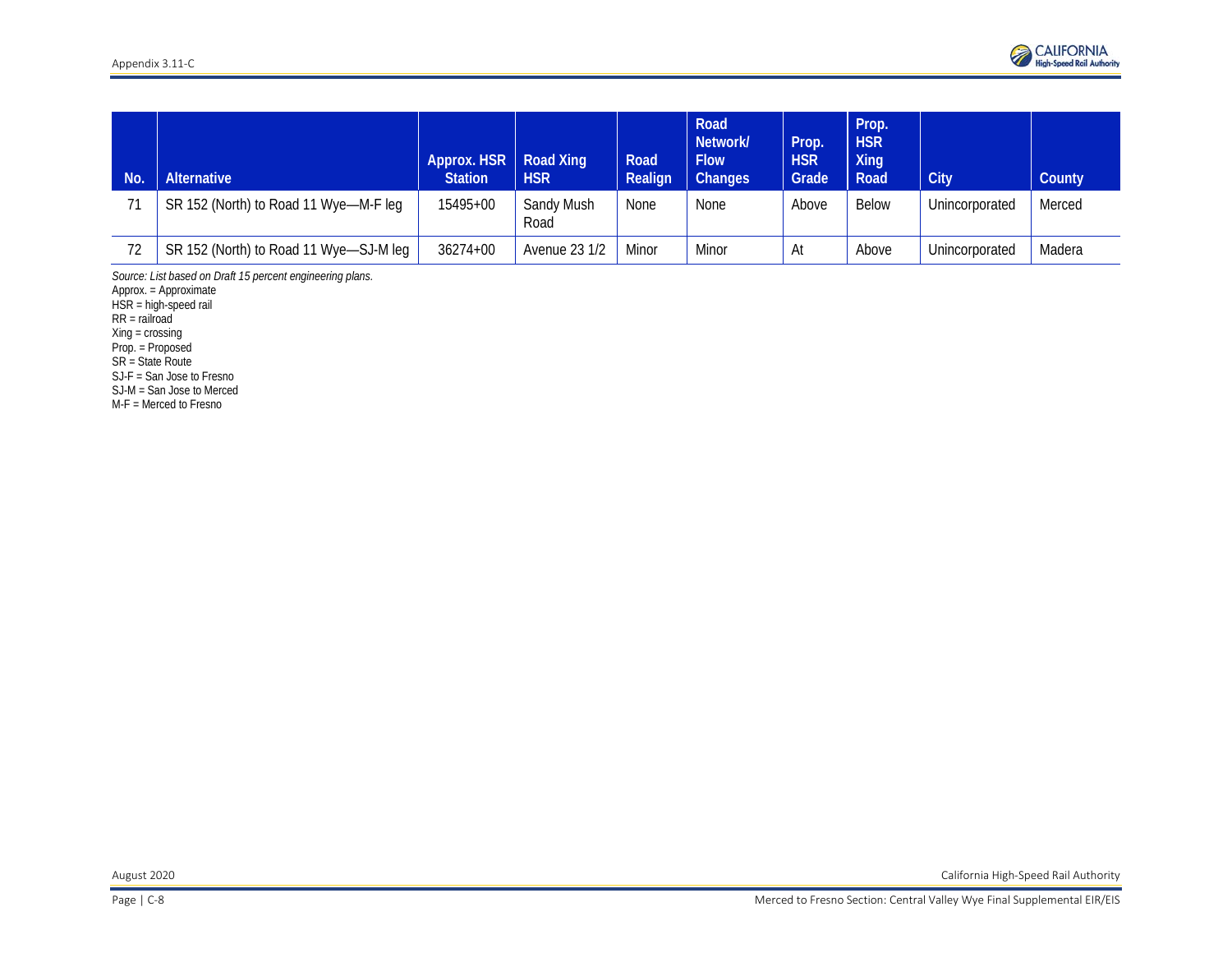

#### **Table 3 Railroad Crossings within the Resource Study Area**

| <b>No</b>      | <b>HSR</b><br><b>Alternative</b>                                           | <b>RR Xing</b><br>DOT# | <b>RR</b>   | Approx.<br><b>RR MP</b> | Road<br><b>Xing</b><br><b>RR</b> | <b>City</b>    | County | <b>Exist RR</b><br><b>Xing</b><br><b>Type</b> | <b>If Exist</b><br><b>At-Grade</b> | Prop.<br><b>RR</b><br><b>Xing</b><br><b>Type</b> | Prop.<br><b>HSR</b><br>Grade | Prop.<br><b>HSR</b><br><b>Xing</b><br>Road | Prop. RR Xing<br>Improvement                                                |
|----------------|----------------------------------------------------------------------------|------------------------|-------------|-------------------------|----------------------------------|----------------|--------|-----------------------------------------------|------------------------------------|--------------------------------------------------|------------------------------|--------------------------------------------|-----------------------------------------------------------------------------|
|                | All                                                                        | 765938B                | <b>UPRR</b> | 158.5                   | Ranch<br>Road                    | Unincorporated | Merced | At-Grade                                      | Close                              | Road<br>Above                                    | At                           | Road<br>Above                              | Remove At-<br>Grade Xing<br>construct<br>overhead                           |
| $\overline{2}$ | All                                                                        | 765941J                | <b>UPRR</b> | 160.6                   | Athlone<br>Road                  | Unincorporated | Merced | At-Grade                                      | Close                              | Close                                            | At                           | N/A                                        | Remove At-<br>Grade Xing                                                    |
| 3              | All                                                                        | 765942R                | <b>UPRR</b> | 162.2                   | Sandy<br>Mush<br>Road            | Unincorporated | Merced | At-Grade                                      | Remain                             | At-<br>Grade                                     | Above                        | Below                                      | No change,<br>construct<br>overhead                                         |
| 4              | <b>SR 152</b><br>(North) to<br>Road 13 Wye,<br>Avenue 21 to<br>Road 13 Wye | 765943X                | <b>UPRR</b> | 163.9                   | Vista<br>Avenue                  | Unincorporated | Merced | At-Grade                                      | Remain                             | At-<br>Grade                                     | At                           | N/A                                        | No change,<br>project footprint<br>approx. 2,300<br>feet west of RR<br>Xing |
|                | SR 152<br>(North) to<br>Road 19 Wye                                        | 765943X                | <b>UPRR</b> | 163.9                   | Vista<br>Avenue                  | Unincorporated | Merced | At-Grade                                      | Remain                             | At-<br>Grade                                     | Below                        | N/A                                        | No change,<br>project footprint<br>approx. 440 feet<br>east of RR Xing      |
| 6              | SR 152<br>(North) to<br>Road 13 Wye                                        | 765959U                | <b>UPRR</b> | 171.5                   | Avenue<br>23 1/2                 | Chowchilla     | Madera | At-Grade                                      | Remain                             | At-<br>Grade                                     | Above                        | N/A                                        | No change,<br>construct<br>overhead                                         |
|                | <b>SR 152</b><br>(North) to<br>Road 19 Wye                                 | 765959U                | <b>UPRR</b> | 171.5                   | Avenue<br>23 1/2                 | Chowchilla     | Madera | At-Grade                                      | Remain                             | At-<br>Grade                                     | Above                        | Road<br><b>Below</b>                       | No change,<br>construct<br>overhead                                         |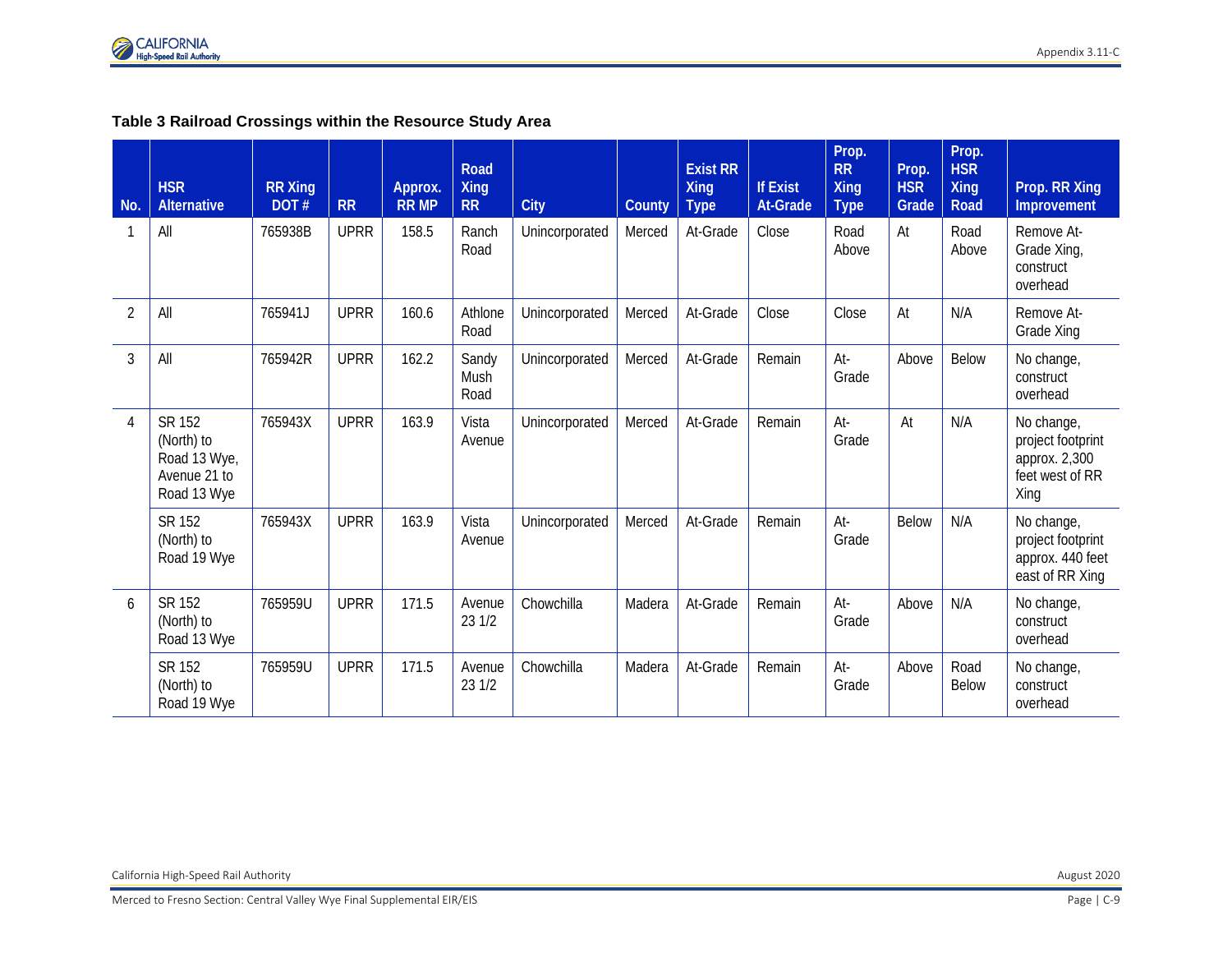| No. | <b>HSR</b><br><b>Alternative</b>                                            | <b>RR Xing</b><br>DOT# | <b>RR</b>   | Approx.<br><b>RR MP</b> | <b>Road</b><br><b>Xing</b><br><b>RR</b> | City           | County | <b>Exist RR</b><br><b>Xing</b><br><b>Type</b> | <b>If Exist</b><br><b>At-Grade</b> | Prop.<br><b>RR</b><br><b>Xing</b><br><b>Type</b> | Prop.<br><b>HSR</b><br>Grade | Prop.<br><b>HSR</b><br><b>Xing</b><br>Road | Prop. RR Xing<br>Improvement                                                   |
|-----|-----------------------------------------------------------------------------|------------------------|-------------|-------------------------|-----------------------------------------|----------------|--------|-----------------------------------------------|------------------------------------|--------------------------------------------------|------------------------------|--------------------------------------------|--------------------------------------------------------------------------------|
| 7   | SR 152<br>(North) to<br>Road 13 Wye                                         | 765961V                | <b>UPRR</b> | 171.6                   | <b>SR 99</b>                            | Chowchilla     | Madera | Above                                         | Remain                             | At-<br>Grade                                     | Below                        | Road<br>Above                              | No change,<br>project footprint<br>approx. 875 feet<br>south of RR<br>Xing     |
|     | SR 152<br>(North) to<br>Road 19 Wye                                         | 765961V                | <b>UPRR</b> | 171.6                   | <b>SR 99</b>                            | Chowchilla     | Madera | Above                                         | Remain                             | At-<br>Grade                                     | Above                        | Road<br><b>Below</b>                       | No change,<br>project footprint<br>approx. 290 feet<br>north of RR Xing        |
| 8   | SR 152<br>(North) to<br>Road 13 Wye                                         | 765960N                | <b>UPRR</b> | 171.8                   | <b>SR 99</b>                            | Chowchilla     | Madera | Above                                         | Remain                             | At-<br>Grade                                     | Below                        | Road<br>Above                              | No change,<br>project footprint<br>approx. 550 feet<br>south of RR<br>Xing     |
|     | SR 152<br>(North) to<br>Road 19 Wye                                         | 765960N                | <b>UPRR</b> | 171.8                   | SR 99                                   | Chowchilla     | Madera | Above                                         | Remain                             | At-<br>Grade                                     | Above                        | Road<br><b>Below</b>                       | No change,<br>project footprint<br>approx. 150 feet<br>south of RR<br>Xing     |
| 10  | SR 152<br>(North) to<br>Road 19 Wye                                         | 028624X                | <b>BNSF</b> | 1027.9                  | Road<br>24                              | Unincorporated | Madera | At-Grade                                      | Remain                             | At-<br>Grade                                     | At-<br>Grade                 | N/A                                        | No change,<br>project footprint<br>approx. 2,230<br>feet south of RR<br>Xing   |
| 11  | SR 152<br>(North) to<br>Road 13 Wye,<br>SR 152<br>(North) to<br>Road 19 Wye | 028623R                | <b>BNSF</b> | 1026.4                  | Avenue<br>20 1/2                        | Unincorporated | Madera | At-Grade                                      | Remain                             | At-<br>Grade                                     | At-<br>Grade                 | N/A                                        | No change,<br>project footprint<br>approx. 640 feet<br>southwest of RR<br>Xing |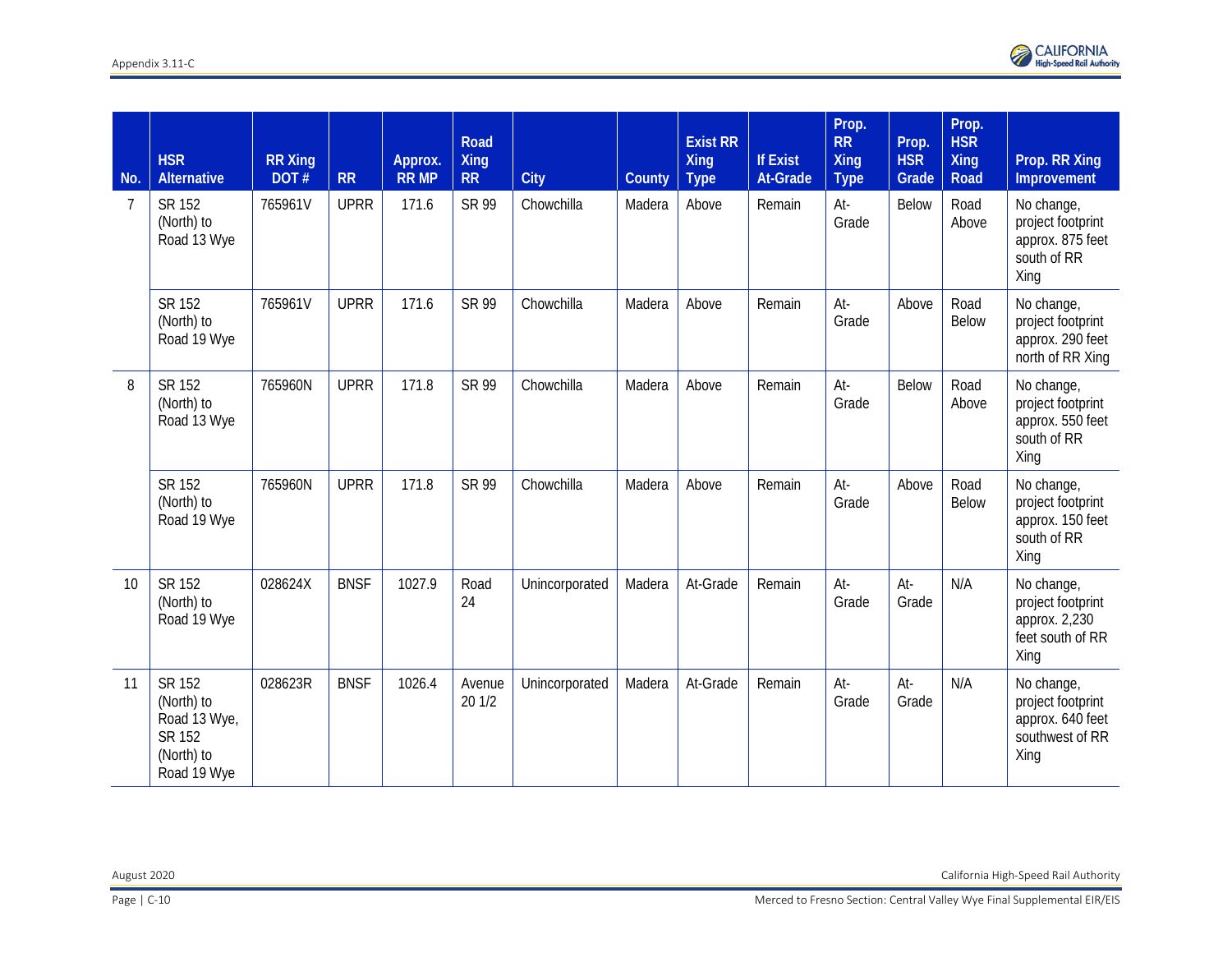| No. | <b>HSR</b><br><b>Alternative</b> | <b>RR Xing</b><br>DOT# | <b>RR</b>   | Approx.<br><b>RR MP</b> | Road<br><b>Xing</b><br><b>RR</b> | <b>City</b>    | County   Type | <b>Exist RR</b><br>Xing | <b>If Exist</b><br>At-Grade | Prop.<br><b>RR</b><br>Xing<br><b>Type</b> | Prop.<br><b>HSR</b><br>Grade | Prop.<br><b>HSR</b><br>Xing<br>Road | Prop. RR Xing<br>Improvement                       |
|-----|----------------------------------|------------------------|-------------|-------------------------|----------------------------------|----------------|---------------|-------------------------|-----------------------------|-------------------------------------------|------------------------------|-------------------------------------|----------------------------------------------------|
| 12  | All                              | 028620V                | <b>BNSF</b> | 1023.9                  | Road<br>26                       | Unincorporated | Madera        | At-Grade                | Close                       | Road<br>Above                             | At                           | Road<br>Above                       | Remove At-<br>Grade Xing,<br>construct<br>overhead |
| 13  | All                              | 028619B                | <b>BNSF</b> | 1022.5                  | Road<br>27                       | Unincorporated | Madera        | At-Grade                | Close                       | Road<br>Above                             | At                           | Road<br>Above                       | Remove At-<br>Grade Xing,<br>construct<br>overhead |

*Source: FRA, 2013* HSR = high-speed rail RR = railroad Xing = crossing DOT = Department of Transportation Approx. = Approximately MP = mile post Prop. = Proposed UPRR = Union Pacific Railroad BNSF = BNSF Railway N/A = not applicable SR = State Route

California High-Speed Rail Authority August 2020